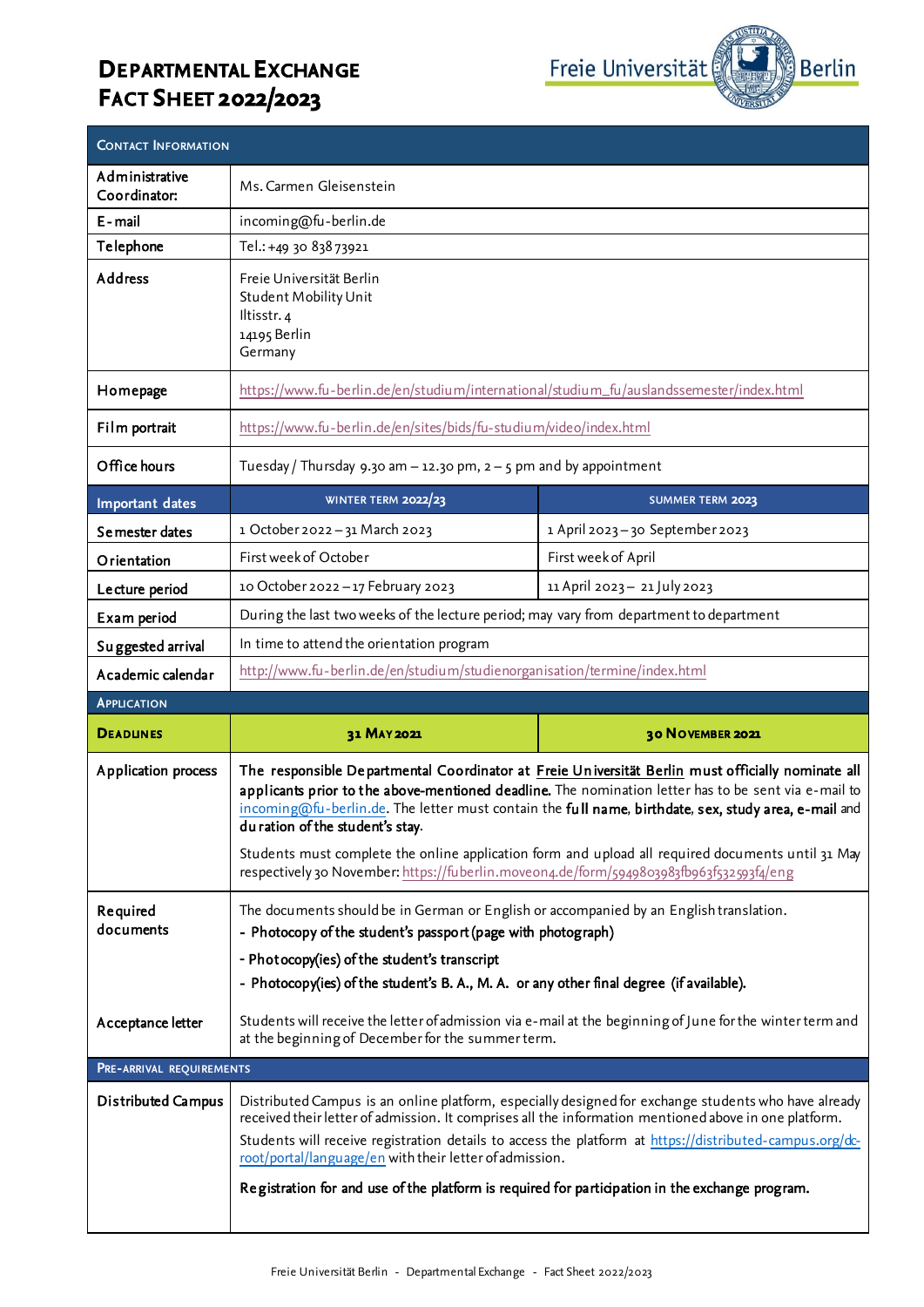| <b>GERMAN LANGUAGE REQUIREMENTS / LANGUAGE COURSES</b> |                                                                                                                                                                                                                                                                                                                                                           |  |
|--------------------------------------------------------|-----------------------------------------------------------------------------------------------------------------------------------------------------------------------------------------------------------------------------------------------------------------------------------------------------------------------------------------------------------|--|
| German language<br>requirements                        | Exchange students are exempt from a German language exam (DSH or TestDaF), which is otherwise<br>required for international degree-seeking students studying at a German university.                                                                                                                                                                      |  |
|                                                        | However, we expect language skills equivalent to level B 2 of CEFR (Common European Framework of<br>Reference for Languages) in the humanities and the social science departments and B 1 in the natural<br>sciences. A language certificate is not necessary, because we expect that our partner universities<br>guarantee the required language skills. |  |
| Language of<br>instruction                             | Almost all subjects are taught in German. Please note that subjects taught in English outside the<br>Departments of English and North American Studies are very limited in number. Students must have an<br>English language level of C1 to join courses at the John F Kennedy Institute for North American Studies.                                      |  |
|                                                        | Availability may vary and cannot be guaranteed.                                                                                                                                                                                                                                                                                                           |  |
| <b>LANGUAGE COURSES</b>                                |                                                                                                                                                                                                                                                                                                                                                           |  |
| Pre paratory German<br>lan guage courses               | A six-week intensive preparatory German language course (20 x 45 min of instruction per week) will be<br>offered prior to the beginning of each semester. Basic knowledge of German is required. Further<br>information is available at:<br>http://www.sprachenzentrum.fu-<br>berlin.de/en/sprachangebot/sprachen/deutsch/vorkurs_deutsch/index.html      |  |
| Language courses<br>du ring the semester               | German language courses, offered during the semester, are free of charge. If students wish to participate<br>in a German language course, they have to take a placement test during the orientation days. Without<br>this test, exchange students are not eligible to take language classes.                                                              |  |
|                                                        | Further information is available at:<br>https://www.sprachenzentrum.fu-berlin.de/en/sprachangebot/sprachen/deutsch/index.html                                                                                                                                                                                                                             |  |
| <b>VISA REQUIREMENTS</b>                               |                                                                                                                                                                                                                                                                                                                                                           |  |
| Entry visa                                             | Students who are citizens of EU or EEA countries, Australia, Brazil, Canada, Israel, Japan, New Zealand,<br>South Korea, Switzerland or the USA do not need a visa in order to enter Germany.                                                                                                                                                             |  |
|                                                        | Students who are NOT citizens of the countries listed above must apply for a student visa (Visum zu<br>Studienzwecken) at the local German Embassy or a German General Consulate before they come to<br>Germany.                                                                                                                                          |  |
|                                                        | We therefore urge those students to apply for a study visa as soon as possible. It will take at least six<br>weeks, sometimes a few months, to process the visa application.                                                                                                                                                                              |  |
|                                                        | The necessary documents concerning the admission to our university will be sent to the student as soon<br>as possible. More information is available at:<br>http://www.fu-berlin.de/en/studium/international/studium_fu/einreise_aufenthalt/visum/index.html                                                                                              |  |
|                                                        | After arrival in Berlin, every student must apply for a residence permit (see under "Arrival in Berlin").                                                                                                                                                                                                                                                 |  |
| <b>HEALTH INSURANCE</b>                                |                                                                                                                                                                                                                                                                                                                                                           |  |
| Waiver                                                 | Exchange students must have comprehensive health insurance valid in Germany for enrolment as a full-<br>time student at FU Berlin AND for obtaining a residence permit.                                                                                                                                                                                   |  |
|                                                        | Students who EITHER have the European Health Insurance Card (EU and EEA students only) OR who<br>can provide proof of an adequate comprehensive health insurance valid in Germany may request an<br>insurance waiver. A waiver can only be obtained at a German state-regulated health insurance company,<br>not at our university.                       |  |
|                                                        | Since many insurance policies purchased outside Germany require substantial co-payments, have caps<br>or exclude many illnesses it has been increasingly difficult for exchange student to obtain a waiver.                                                                                                                                               |  |
|                                                        | We therefore urge all students younger than 30 years to purchase a German student health insurance<br>for about $113 \in$ per months. The German student health insurance policies are very comprehensive and<br>are accepted automatically by the office granting residence permits.                                                                     |  |
|                                                        | More information is available at: http://www.fu-<br>berlin.de/en/studium/international/studium_fu/einreise_aufenthalt/krankenversicherung/index.html                                                                                                                                                                                                      |  |